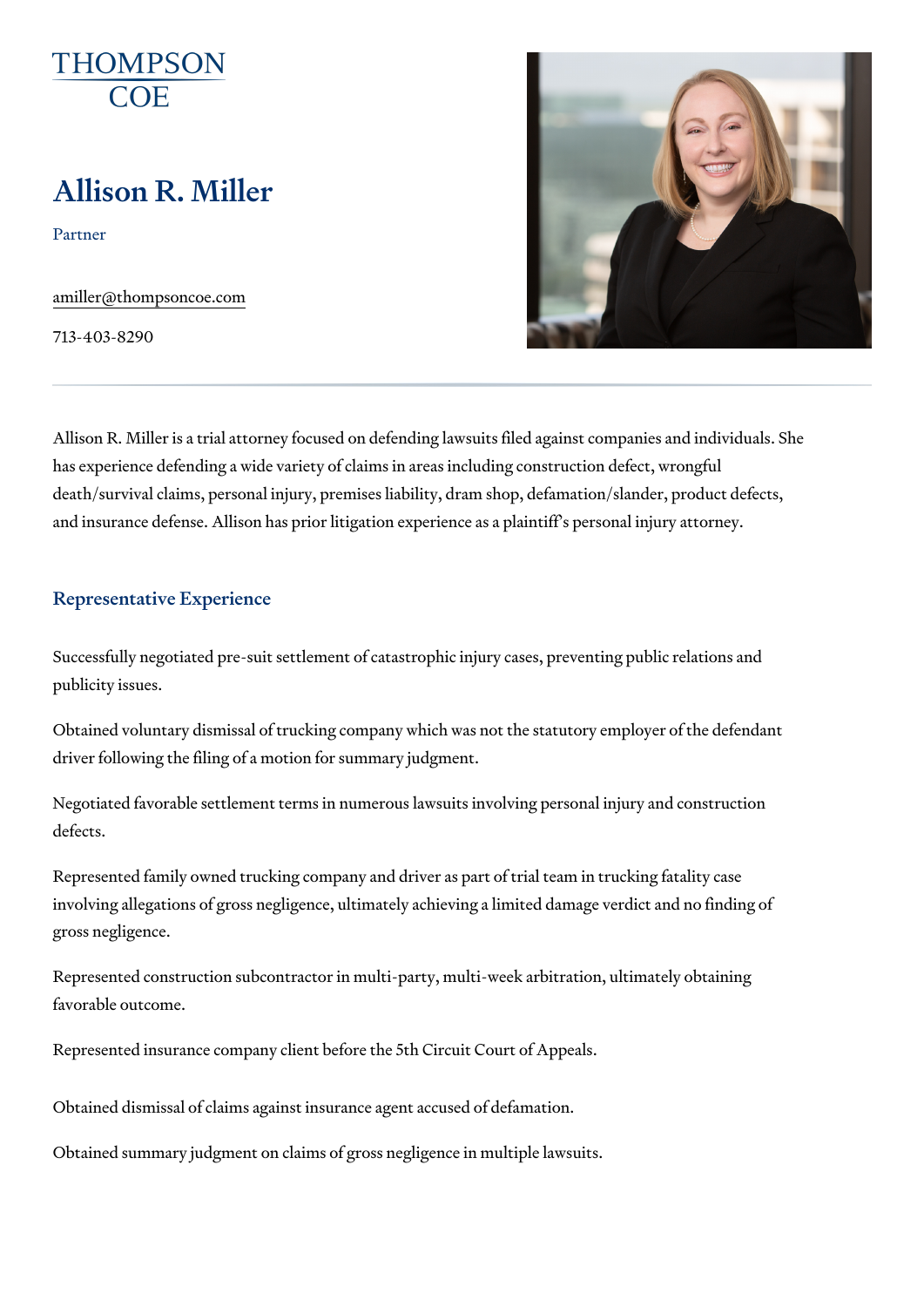Defended Fortune 500 Company in premises liability actions across east To

Obtained verdict in excess of \$1 million as part of trial team on behalf of

Obtained dismissal of claims against client accused of negligence in a wor case following an incident in which an employee sustained severe injuries, workplace.

# Awards & Recognition

TEXAS BAR FOUNDATION Fellow

#### Related Services

[Constru](https://www.thompsoncoe.com/people/allison-r-miller/)ction

[General Liability/Catas](https://www.thompsoncoe.com/people/allison-r-miller/)trophic Injury

[Health](https://www.thompsoncoe.com/people/allison-r-miller/) Care

# Publications & Speaking Engagements

Virtual Depositions Houston Young Lawyers Association CLE 2020

Damage Control: Understanding and Limiting Damages in Texas Thompson Coe webinar 2019

# Education, Admissions & Activities

#### EDUCATION

Boston University School of Law J.D. Dean's Scholar, Full Tuition Merit Scholarship Recipient Public Interest Law Journal, Note Editor

#### University of Houston

B.A., summa cum laude Political Science and History majors, English minor